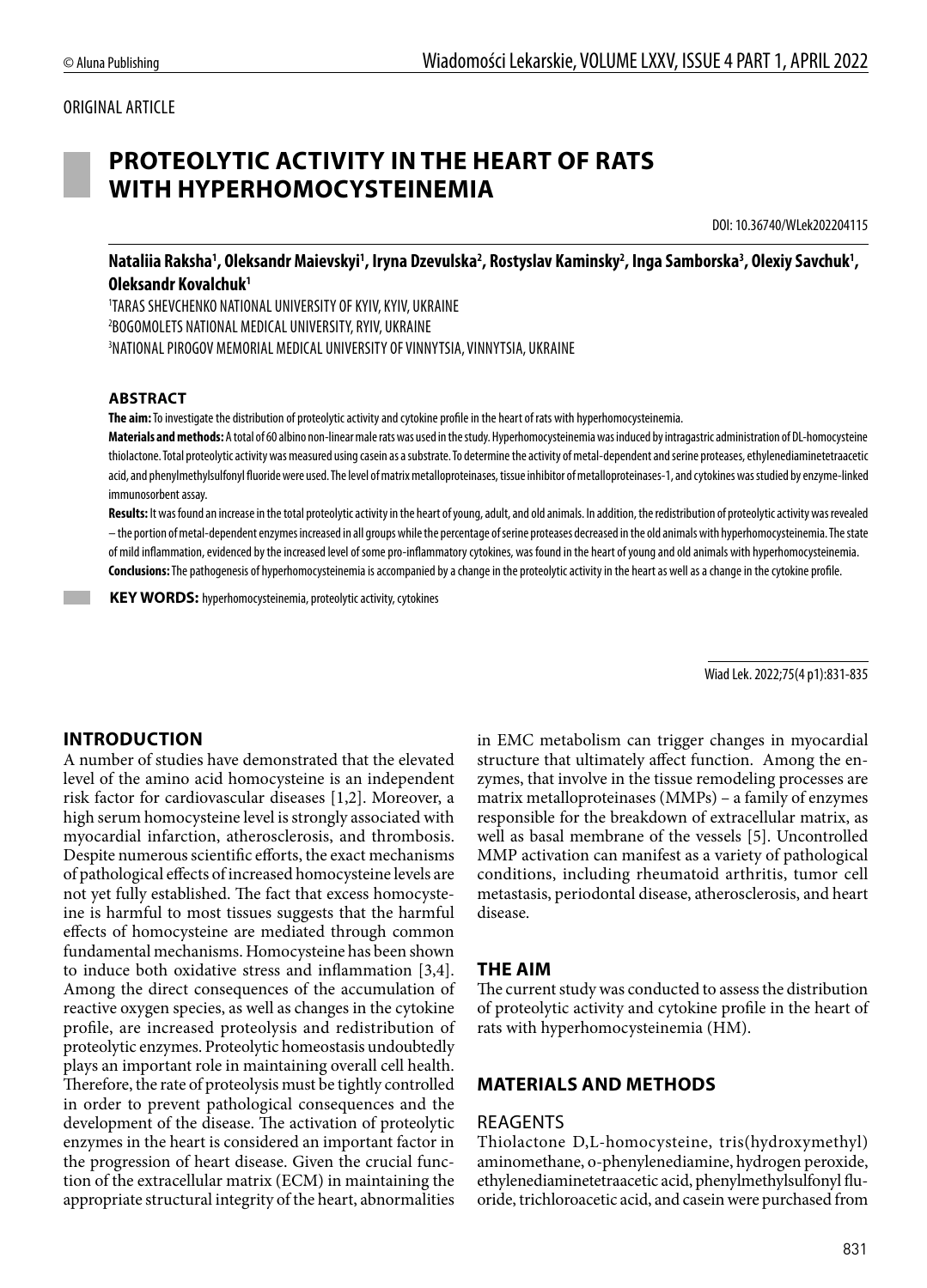Sigma-Aldrich (St. Louis, MO, USA). Anti-rat monoclonal antibodies to TNFα, INFγ, IL-1b, IL-4, IL-6, IL-8, IL-10, MMP-1, -2, -3, -8, -3/10, and TIMP-1 were purchased from Santa Cruz Biotechnology, Inc. (Dallas, Texas, USA). Horseradish peroxidase-conjugated secondary antibodies were purchased from Sigma-Aldrich (St. Louis, MO, USA). All other chemicals and reagents used in this study were of analytical grade quality and available commercially.

## ANIMALS AND EXPERIMENTAL DESIGN

A total of 60 albino non-linear male rats was used in the study. All experiments on animals were performed in the compliance with international principles of the European Convention for the protection of vertebrate animals used for experimental and other scientific purposes (Strasbourg, 1986). The study was approved by the Ethical Committee of Taras Shevchenko National University of Kyiv. The experiments were started after 7 days of animal acclimation in the animal facility of Taras Shevchenko National University of Kyiv, maintained under constant conditions of temperature ( $22 \pm 3$ °C), humidity ( $60 \pm 5$  %), and light (12) h light/12 h dark cycle). Standard rodent food and water were provided *ad libitum*. The animals of different ages were used in the current study – one-month-old rats that are corresponded to young animals; six-month-old rats that are corresponded to adult animals, and twenty-month-old rats that are corresponded to old animals. Hyperhomocysteinemia was induced by intragastric administration of DL-homocysteine thiolactone diluted in 1 % starch solution (100 mg·kg-1 of body weight), ones per day for 28 days [6]. The control rats were received an equal volume of 1 % starch. HM development was confirmed by the high blood level of homocysteine (more than  $15 \mu$ mol·L<sup>-1</sup>). The level of homocysteine in the blood plasma was determined by enzyme-linked immunosorbent assay using the kit «Homocysteine EIA» (Axis-Shield, UK). On the 29th day since the start of the experiment, animals were killed. Thus, there were 3 experimental groups each of them consists of control rats (ten animals) and rats with HM (ten animals): 1) Group #1 (young animals); 2) Group #2 (adult animals); and 3) Group #3 (old animals).

### HEART SAMPLE PREPARATION

The heart was immediately collected after the animals have been killed. The tissue (1 g) was homogenized in 9 mL ice-cold 50 mM Tris-HCl buffer (pH 7.4) and further centrifuged at 12 000 g for 30 min at 4°C. The supernatant was collected and stored at 80°C for further biochemical analysis. The protein concentration was determined by the Bradford method [7].

### DETERMINATION OF TOTAL PROTEOLYTIC ACTIVITY, ACTIVITY OF METAL-DEPENDENT AND SERINE PROTEASES

Total proteolytic activity was measured using casein as

a substrate according to the method [8]. The activity of metal-dependent and serine proteases was assessed using corresponding inhibitors – ethylenediaminetetraacetic acid for the estimation of metal-dependent enzymes and phenylmethylsulfonyl fluoride for the estimation of serine proteases. Both inhibitors were used at the final concentration of 5 mM. The tested samples were preincubated with inhibitor for 30 min at 4°C and then the remaining enzyme activity was estimated using casein as a substrate.

### MMPS, TIMP-1, AND CYTOKINES IMMUNOASSAY

MMPs, tissue inhibitor of metalloproteinases (TIMP-1), and cytokines measurements were done by enzyme-linked immunosorbent assay (ELISA) according to the standard instructions [9]. ELISA plates were coated overnight at 4°C with samples of thyroid gland previously diluted with Tris– HCl buffer (pH 7.4) to obtained concentration of proteins 10 μg·mL-1. After being washed, plates were blocked with 5 % nonfat dry milk for 1 h at 37°C and washed again. Next plates were incubated for 1 h at 37°C with specific primary antibodies against the cytokines (IFN-g, IL-1b, IL-12, IL-4, IL-10), MMPs (-1, -2, -3, -8, 3/10), and TIMP-1. Plates were washed and incubated for 1 h at 37°C with corresponding secondary antibodies conjugated to horseradish peroxidase. After washing, substrates (o-phenylenediamine and hydrogen peroxide) were added. The reaction was stopped by addition of 2.5 N  $H_2SO_4$ . Plates were read at 492 nm by a microplate reader (mQuant™, BioTek Instruments, Inc).

# STATISTICAL ANALYSIS

The data of biochemical estimations were reported as mean $\pm$ SEM for each group (n = 10). Statistical analyses were performed using one-way analysis of variance (ANOVA). Differences were considered to be statistically significant when  $p < 0.05$ .

# **RESULT**

First, the total proteolytic activity in the heart of HM rats was assessed. The obtained results showed an increase in this parameter in the rats of all studied groups (Table I). The total proteolytic activity increased by 1.88-fold, 2-fold, and 2.23-fold in the heart of HM rats of Group #1, Group #2, and Group #3, respectively. The distribution of proteolytic activity in the heart of rats with HM was also assessed. It was found that HM is accompanied by an increase in the fraction of metal-dependent enzymes in the heart; the change in the level of metal-dependent enzymes was more pronounced in the group of old animals (22 % in control vs 58 % in HM rats) (Fig. 1).

The present findings showed an increase in the level of MMPs in the heart of HM rats of Group #1 – the level of MMP-1, -2, -3, and -3/10 was higher than the corresponding control values by 25 % ( $p<0.05$ ) while the level of MMP-8 was increased by  $15\%$  (p<0.05) (Table II). Analysis of MMP levels in the HM rats of Group #2 has revealed a less pronounced change in this parameter.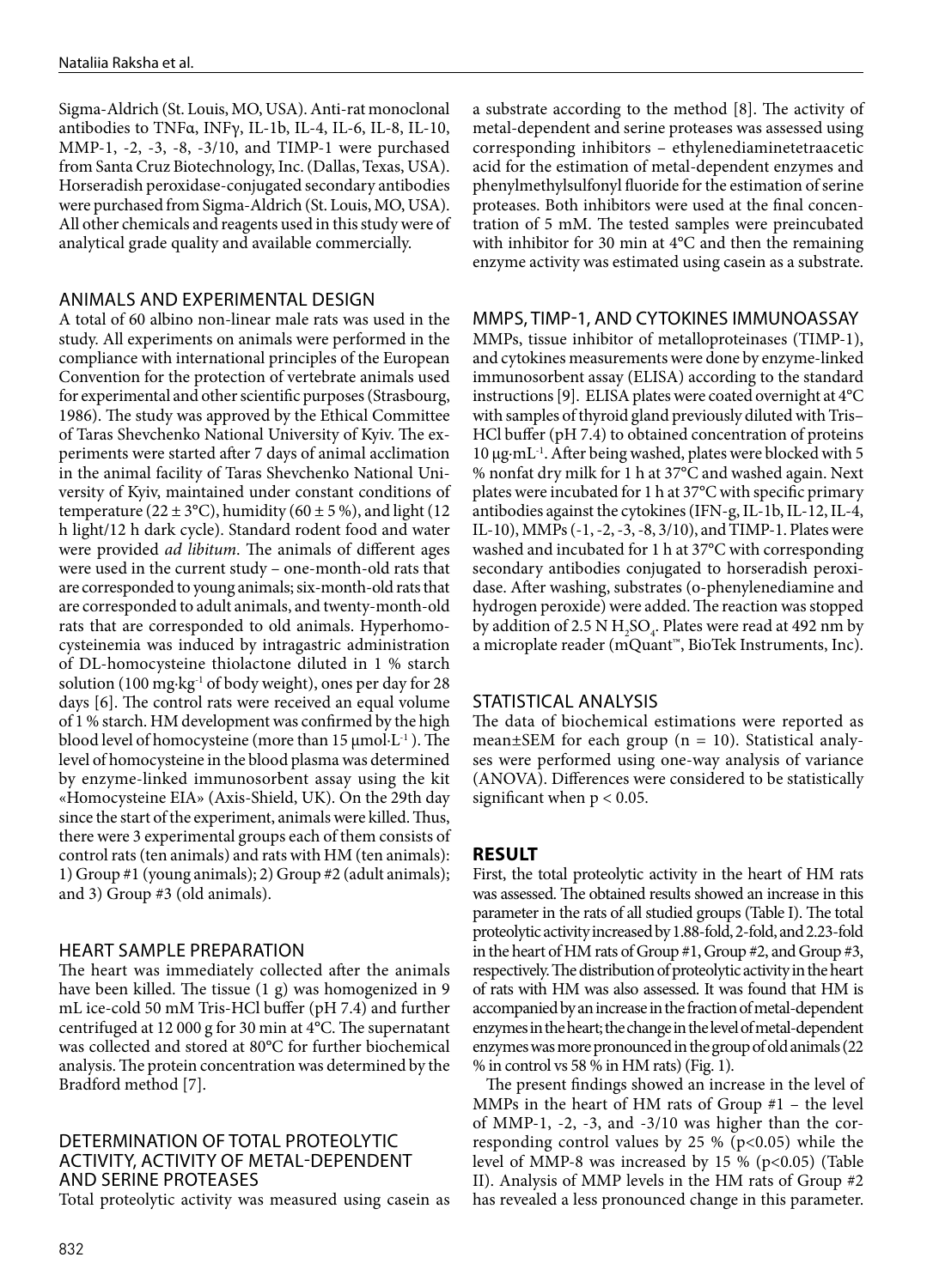

**Fig. 1.** The distribution of proteolytic activity in the heart of rats with hyperhomocysteinemia: 1 – metal-dependent proteases;  $2$  – serine proteases;  $3$  – other proteases

**Table I.** Total proteolytic activity in the heart of rats with hyperhomocysteinemia

|                         | Group #1      |                  | Group #2        |                    | Group #3        |                     |
|-------------------------|---------------|------------------|-----------------|--------------------|-----------------|---------------------|
|                         | Control       | HМ               | Control         | ΗМ                 | Control         | <b>HM</b>           |
| rel.units-g-1 of tissue | $3.17 + 0.21$ | $5.99 \pm 0.03*$ | $4.52 \pm 0.04$ | $9.43 \pm 0.02$ ** | $2.13 \pm 0.01$ | $4.77 \pm 0.03$ *** |

Values are expressed as mean  $\pm$  SEM (n = 10); \*p<0.05 significantly different from the control of Group #1; \*\*p<0.05 significantly different from the control of Group #2; \*\*\*p<0.05 significantly different from the control of Group #3

Thus, the level of MMP-1, -2, and -3/10 increased by 21 % (p<0.05), 17 % (p<0.05), and 15 % (p<0.05), respectively. In contrast, the levels of MMP-3 and MMP-8 were within control values. The most significant changes in the levels of MMPs in Group #3 were detected for MMP-8 – the level of this enzyme was 27 % (p<0.05) higher than in the corresponding control group. According to the obtained data, the level of TIMP-1 in the rats of Group #1 increased by 29 %. The opposite situation was observed in the rats of Group #2 and #3 – the level of inhibitor decreased by 35 % (p<0.05) and 7 % (p<0.05), respectively.

At the same time, the level of anti-inflammatory cytokines in the heart of HM rats was also increased. Thus, the levels of IL-4 and IL-10 increased by 42 % (p<0.05) and 14 % (p<0.05), respectively. Analysis of the cytokine profile in the rats of Group #2 has revealed an increase in the concentration of TNFα by 12 % (p<0.05); other cytokine levels were at the control values. The levels of TNFα and IL-6 in the heart of rats of Group #3 increased by 20 % (p<0.05); the levels of IL-1b and IL-8 were also higher than those in the control group. No significant changes in the level of anti-inflammatory cytokines IL-4 and IL-10 were detected in the rats of Group #3.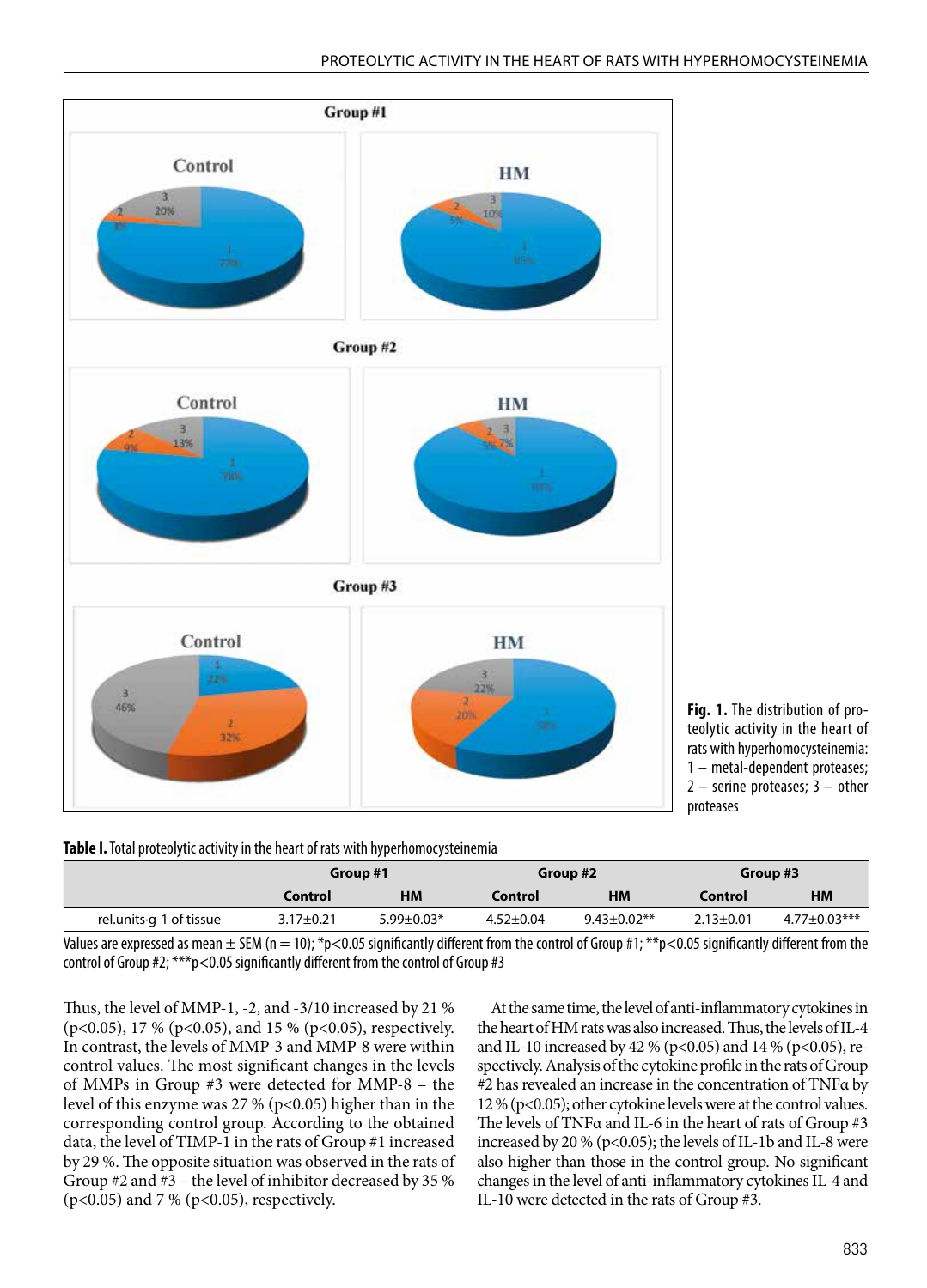|                   |           | MMP-1            | MMP-8                       | $MMP-2$              | MMP-3            | <b>MMP-3/10</b>     | TIMP-1               |  |  |
|-------------------|-----------|------------------|-----------------------------|----------------------|------------------|---------------------|----------------------|--|--|
|                   |           |                  | rel. units-mg-1 of proteins |                      |                  |                     |                      |  |  |
| Group<br>#1       | Control   | $80.0 + 4.0$     | $95.0 + 4.7$                | $180.0 + 9.0$        | $140.0 \pm 7.0$  | $180.0 + 8.5$       | $170 + 8.0$          |  |  |
|                   | HM        | $100.0 + 5.0*$   | $110.0 + 5.5*$              | $225.0 + 9.5*$       | $175.0 + 6.5*$   | $230.0+9.5$         | $220.0 + 8.0*$       |  |  |
| Group<br>#2       | Control   | $140.0 \pm 5.5$  | 140.0±5.0                   | $285.0 \pm 10.5$     | $250.0 \pm 10.5$ | $315.0 \pm 10.0$    | $340.0 \pm 11.0$     |  |  |
|                   | HM        | $170.0 + 8.5$ ** | $135.0 + 5.5$               | $335.0 \pm 15.0$ **  | $235.0 \pm 8.5$  | $365.0 \pm 16.5$ ** | $305.0 \pm 15.0$     |  |  |
| Group<br>$\sharp$ | Control   | 160.0±6.0        | $165.0 \pm 6.0$             | $315.0 \pm 10.5$     | $265.0 \pm 10.0$ | $350.0 \pm 15.5$    | $360.0 \pm 16.0$     |  |  |
|                   | <b>HM</b> | 190.0±8.5***     | $210.0 + 9.5$ ***           | $345.0 \pm 12.5$ *** | $280.0 \pm 10.5$ | 370.0±16.5          | $315.0 \pm 12.0$ *** |  |  |

Values are expressed as mean  $\pm$  SEM (n = 10); \*p<0.05 significantly different from the control of Group #1; \*\*p<0.05 significantly different from the control of Group #2; \*\*\*p<0.05 significantly different from the control of Group #3

**Table III.** Level of cytokines in the heart of rats with hyperhomocysteinemia

|                             |           | <b>Pro-inflammatory cytokines</b> |                 |                 |                    | <b>Anti-inflammatory</b><br>cytokines |                  |                  |
|-----------------------------|-----------|-----------------------------------|-----------------|-----------------|--------------------|---------------------------------------|------------------|------------------|
|                             |           | <b>TNFα</b>                       | <b>INFy</b>     | $IL - 1b$       | $IL-6$             | $IL-8$                                | $IL-4$           | $IL-10$          |
| rel.units mg -1 of proteins |           |                                   |                 |                 |                    |                                       |                  |                  |
| Group<br>$\pm$              | Control   | $100.0 + 5.0$                     | $100.0 + 5.0$   | $85.0 + 3.5$    | $105.0 + 5.0$      | $150.0 \pm 7.5$                       | $130.0 + 6.5$    | $175.0 + 8.7$    |
|                             | <b>HM</b> | $135.0 \pm 6.7*$                  | $105.0 + 4.5$   | $100.0 + 4.5*$  | $115.0 + 4.5*$     | $195.0 + 8.7*$                        | $185.0 \pm 6.5*$ | $200.0 \pm 9.5*$ |
| Group<br>#2                 | Control   | $165.0 \pm 5.5$                   | $140.0 + 6.5$   | $140.0 \pm 6.5$ | $155.0 + 6.5$      | $300.0 \pm 10.0$                      | $265.0 + 8.5$    | 290.0±14.5       |
|                             | <b>HM</b> | $185.0 \pm 8.0$ **                | $135.0 \pm 6.5$ | 130.0±6.0       | $150.0 + 7.5$      | $295.0 \pm 10.0$                      | $250.0 \pm 9.5$  | 300.0±13.0       |
| Group<br>$\sharp 3$         | Control   | $175.0 + 7.5$                     | $145.0 + 6.0$   | $160.0 \pm 7.0$ | $175.0 \pm 7.5$    | $305.0 \pm 13.5$                      | $270.0+9.5$      | 325.0±13.5       |
|                             | <b>HM</b> | $210.0+9.5***$                    | $155.0 \pm 6.0$ | $185.0 \pm 8.5$ | $210.0 \pm 7.5***$ | $375.0 \pm 16.5$ ***                  | $265.0 \pm 8.0$  | 345.0±15.0       |

Values are expressed as mean  $\pm$  SEM (n = 10); \*p<0.05 significantly different from the control of Group #1; \*\*p<0.05 significantly different from the control of Group #2; \*\*\*p<0.05 significantly different from the control of Group #3

# **DISCUSSION**

Uncontrolled and excessive proteolysis may cause cardiac dysfunction and even cell death due to necrosis and/or apoptosis. In the current study, we have demonstrated that hyperhomocysteinemia affects proteolytic balance in the heart. This is manifested, first of all, in a significant increase in the total proteolytic activity and the activity of metal-dependent proteases. Taking into account the results on the distribution of proteolytic activity in the heart of rats with HM, particularly, a significant part of metal-dependent enzymes, it seems reasonable to analyze the level of MMP as the dominant part of metal-dependent enzymes present in the heart. The family of MMPs includes a number of zinc-containing endoproteases with different substrate specificity. In order to obtain a comprehensive assessment of the involvement of MMPs in the pathogenesis of HM, the level of MMPs belonging to different groups of enzymes was investigated. Our attention was focused on the collagenases (MMP-1, -8) that degrade fibrillar collagen types I, II, and III; the gelatinases (MMP-2) due to their ability to degrade type IV collagen in basement membranes, and the stromelysins (MMP-3, -3/10) which are active against a broad spectrum of ECM components, including proteoglycans, laminins, fibronectin, vitronectin [5,10]. The synthesis and degradation of collagen is a strictly balanced process, therefore, an increase in the level or/ and activity of MMPs in the rats with HM can adversely affect the metabolism of collagen. Given that most of the myocardial collagen fibers consist of collagen types I and III, an increase in the level of MMP-1 and MMP-8 may be one of the reasons for structural and functional changes in the heart under HM. The situation is exacerbated in the case of older animals, for which a decrease in the production of collagen is a physiological process. Taking into account the role of MMPs in the development of cardiovascular diseases, our results can be considered as a poor prognostic criterion for those with HM.

Due to the strong proteolytic potential of MMPs, their concentration is usually maintained at a low level in physiological conditions. MMP activity may be regulated by different mechanisms. The binding of MMPs by endogenous inhibitors is one of the most effective ways to prevent the over-activation of MMPs [11]. Considering TIMP-1 suppresses the activity of most MSMs, the level of this inhibitor in the heart of HM rats was assessed. According to obtained data, an increased level of TIMP-1 in the heart of young rats with HM (Group #1) may indicate the activation of compensatory mechanisms aimed at reducing the level of active enzymes and maintaining homeostasis. In contrast, a decreased level of TIMP-1 and increased levels